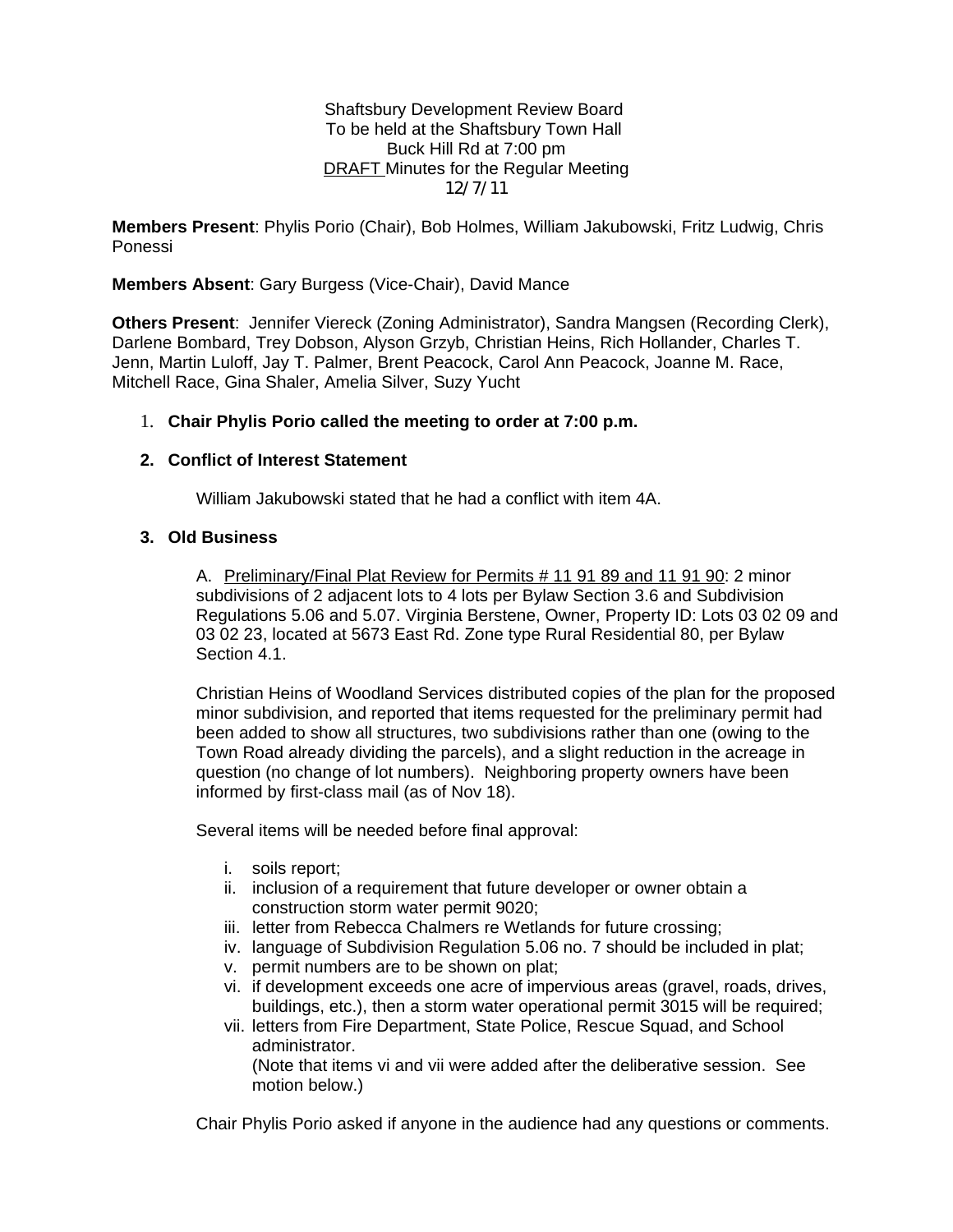Regina Shaler asked about the location of the driveway and was informed that it would be at the top of the hill.

**William Jakubowski made a motion to close the hearing; Bob Holmes seconded. Carried 5-0-0.**

**Chris Ponessi made a motion to take the matter into deliberative session for discussion of the project and conditions to be attached. Fritz Ludwig seconded. Carried 5-0-0.**

### 4. **New Business**:

William Jakubowski left the table.

A. Change of Conditional Use Review for Permit # 11 91 97 for the conversion of commercial storage space in a mixed use building to a studio apartment, per Bylaw Section 3.5. Brent and Carol Peacock, owners. Property ID: 15 21 31, located at 123 Airport Road. Zoning District: Roadside Commercial, Bylaw Section 6.2.

Brent Peacock and Christian Heins reviewed the history of permits and usage of the property in question. It was approved as a mixed-use building (1995), which now has one two-bedroom apartment and storage areas (storage usage was approved c. 2007).

DRB will require several items prior to final approval:

- i. agreement that there will be no more than five full-time employees;
- ii. assurance that no parking changes will be needed;
- iii. acquisition of a new wastewater permit (for the additional bathroom);
- iv. letters from Fire Department and the State Police indicating that they have been informed of the additional housing unit in the building.

There was some discussion of the current zoning; Jennifer Viereck will determine the zoning that is now in place.

Chair Phylis Porio asked if anyone in the audience had any questions or comments. There were none.

### **Bob Holmes made a motion to close the hearing, seconded by Fritz Ludwig. Carried 4-0-0.**

#### **Bob Holmes made a motion to take the matter into deliberative session for further discussion, seconded by Fritz Ludwig. Carried 4-0-0.**

William Jakubowski returned to the table.

B. Informal review via Memorandum of Understanding: possible Conditional Use as Early Childhood Learning Center, Bylaw Section 3.5. Kevin & Sarah Wright, Owners. Property ID 09 20 10, located at 3063 Route 7A. Zoning District: Roadside Commercial, Bylaw Section 6.2.

Darlene Bombard described the location history of the Bennington Early Childhood Center and their hope to purchase new property as a permanent location for the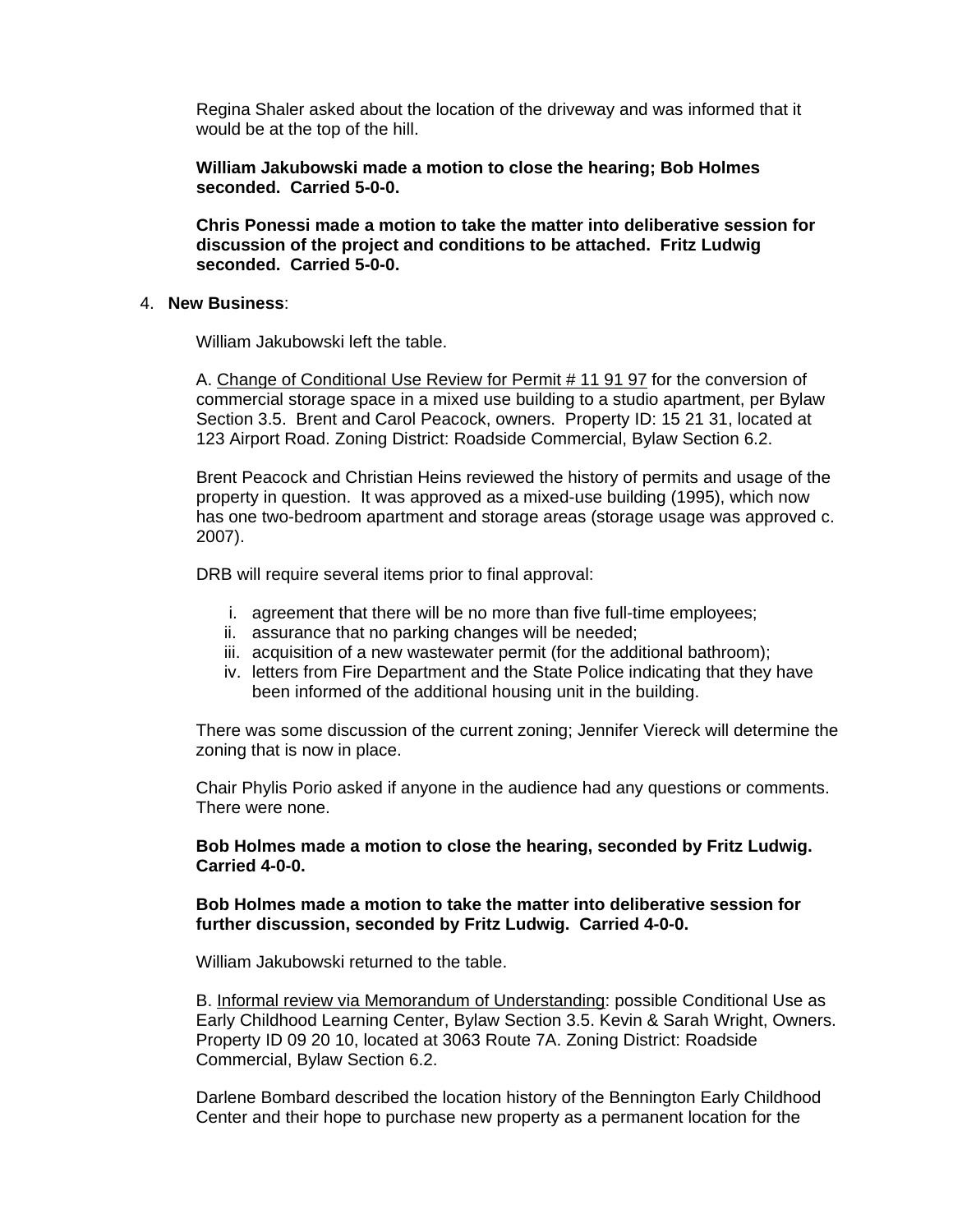business. She envisions renovating the current barn to house two classrooms, gathering and storage space, consistent with state requirements.

DRB members offered advice as to how she should proceed with a formal permit application, including attention to waste water permit, traffic implications of the change of use, parking, a clear site plan, consultations with Fire Department, State Police, and the Bennington Rescue Squad. Zoning bylaw items 3.5 and 3.6 are relevant. The Board assured itself that child care would be allowed as a conditional use under the current zoning (roadside commercial).

# **5. Curb Cut**:

Fritz Ludwig recused himself and left the table.

A. Permit # 11 91 93: Robin Tichnor, Property ID: 08 20 34

Jennifer Viereck provided information relevant to these curb cuts and the following restrictions were added to the permit:

- i. the curb cut is for agricultural purposes only;
- ii. post-construction inspection and approval will be required.

## **Chris Ponessi made a motion that the curb cut be approved as restricted. William Jakubowski seconded. Carried 4-0-0.**

Fritz Ludwig returned to the table.

B. Permits 11 91 80 and 11 91 81: Berstene, related to subdivision in #3.

**Chris Ponessi made a motion to approve curb cut (Permit # 11 91 80) for Lot 1 (the west lot) per the road foreman's conditions. Fritz Ludwig seconded the motion. Carried 5-0-0.** 

**William Jakubowski made a motion to approve curb cut (Permit # 11 91 81) for Lot 2. Chris Ponessi seconded. Carried 5-0-0.**

### 6. **Other Business**:

Chris Ponessi reported that an individual is interested in joining the DRB. She will be advised to send a letter of interest to Jennifer Viereck, who will then invite her to the next meeting for an interview.

7. **Minutes**: none were approved.

## 8. **Decisions to be signed**:

A. Permit # 09 87 66: Laurel Zinn, Owner, Property ID: 07 20 52. Gary Burgess will be asked to sign the permit.

B. Permit # 11 91 28: Robin Tichnor, Owner, Property ID: 08 20 34, Minor subdivision of 12.18 acres. Decision was signed.

## 9. **Deliberative Session**: